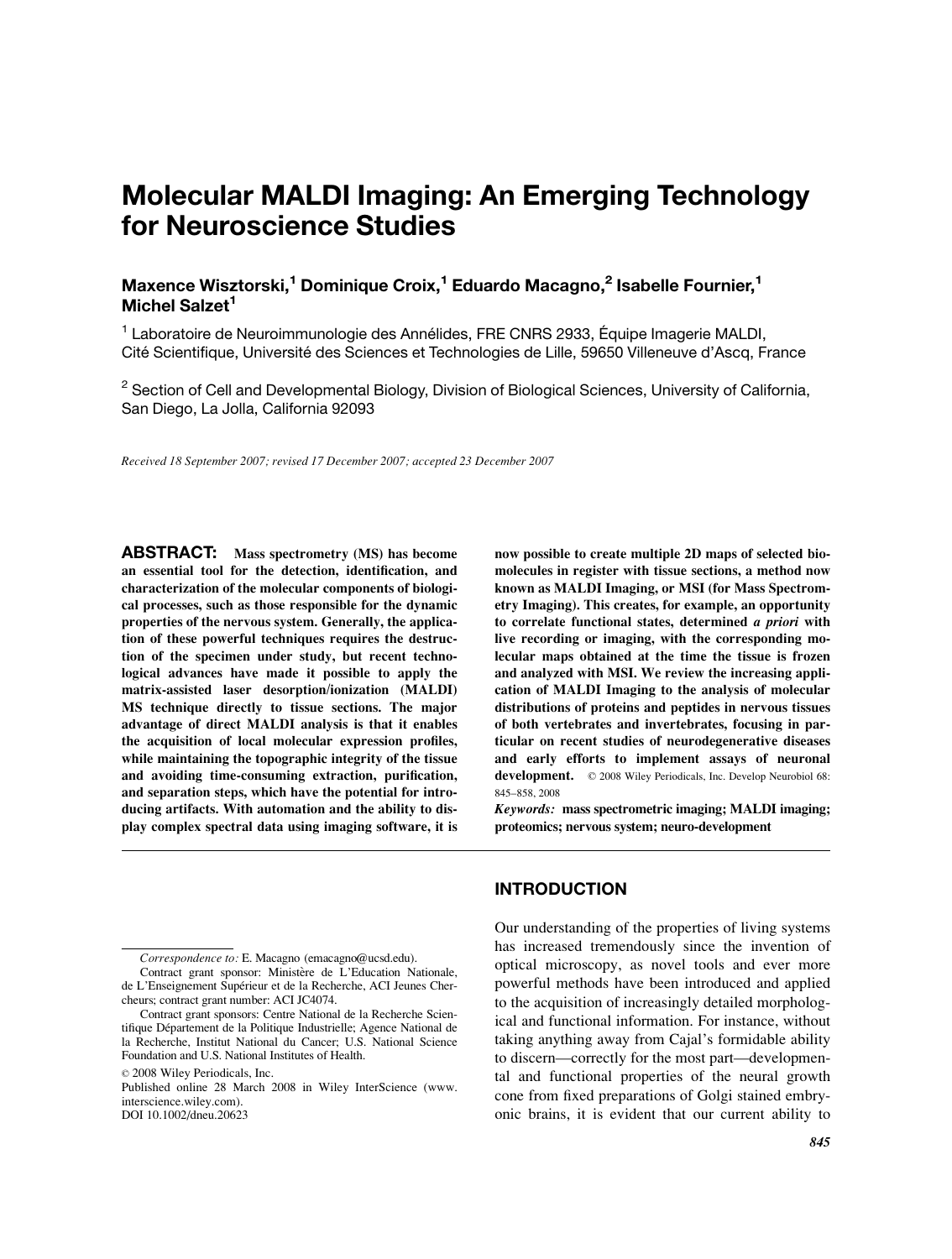make real-time observations at the molecular level in live embryos has greatly enhanced our understanding of how a growth cone navigates through complex environments to reach, recognize, and innervate a target. Dynamic functional imaging applied to the nervous system, the general theme of this special issue of Developmental Neurobiology, can now provide exquisitely accurate spatiotemporal data of signaling events occurring at both the supracellular and subcellular levels in live neurons and neural tissues, in vitro and in vivo. In parallel, more powerful molecular biological techniques, and their application to the sequencing of the human and other genomes, have given rise to the fields of genomics and transcriptomics which, coupled with great advances in mass spectrometry (MS) and proteomics, are beginning to provide superbly detailed data on the molecular underpinnings of specific cellular functions.

Arguably, a full understanding of neural function will require that we incorporate into our explanations specific, systems-level information about the location, abundance, and physiological states of all functionally important proteins, such as ion channels and neurotransmitter receptors, peptides, and other small molecules that are critically involved in intracellular and intercellular signaling, and other molecules involved in neural functions. Such data can be of great value in the formulation of realistic predictive models, constraining the ranges of key variables that are used in the model and defining the level of structural noise that must be accounted for in achieving functional states that yield consistent behavioral outputs within a species. Thus, we felt it would be useful to contribute here, among reviews of dynamic functional imaging, a review of a recent application of MS to the direct acquisition of complete data on the distribution and abundance of proteins and peptides in neural tissues.

#### MASS SPECTROMETRY IMAGING (MSI)

Improvements in MS instrumentation and methodologies have made MS the technique of choice for the identification and characterization of biomolecules, particularly in proteomic studies. Generally, proteomic studies require homogenization of a sample as well as long, often tedious and time-consuming extraction, purification, and separation steps before molecular characterization is performed, mostly without preserving anatomical information to correlate location in the tissue with expression profiles of particular peptides and proteins (Aebersold and Goodlett, 2001). However, over the past decade, a new application of a widely used technology, matrixassisted laser desorption/ionization (MALDI) MS, has been increasingly used to assay molecular profiles directly from frozen or preserved tissue slices, reducing the number of preparative steps, while preserving topographical information about molecular distributions and localization (Chaurand et al., 1999; Fournier et al., 2003).

Basically, in this scanning-mode application of MALDI-MS, series of pulses of a focused laser beam are directed at predetermined positions in a tissue slice that has been placed on conductive indium tin oxide (ITO) glass and covered with a chemical matrix. The selected positions form a rectangular array of points at a chosen distance from each other, and a mass spectrum is collected at each location. This novel approach, called MALDI Imaging or MSI, is described schematically in Figure 1. With the addition of automation to the MALDI instruments (Stoeckli et al., 1999) and the development of new imaging software (Stoeckli et al., 2001), it is now possible to obtain maps showing the abundance of hundreds of individual biomolecules in tissue slices (Caprioli et al., 1997; Fournier et al., 2003; Chaurand et al., 2005, 2006a; Woods and Jackson, 2006; Jackson et al., 2007; Wang et al., 2007). Moreover, MALDI ion sources can be adapted to give access to different families of biomolecules, ranging from peptides and proteins to oligonucleotides, sugars, or lipids, with a spatial resolution at the cellular and potentially even at the subcellular levels.

MSI was first introduced by Caprioli and colleagues nearly a decade ago (Caprioli et al., 1997; Chaurand et al., 1999, 2002, 2006a,b), but it is still under active development in several laboratories seeking to design new instruments and to improve methods, such as sample preparation and spatial resolution, as well as identifying new applications, such as studies of tissue localization of drugs, biomarker discovery, or understanding molecular mechanisms (Stoeckli et al., 2002; Jackson et al., 2005a,b; Rohner et al., 2005; Rubakhin et al., 2005; Crossman et al., 2006; Hsieh et al., 2006, 2007; Roy et al., 2006; Stoeckli et al., 2006; Sugiura et al., 2006; Woods and Jackson, 2006; Chaurand et al., 2007; Jackson et al., 2007; McDonnell and Heeren, 2007; Reyzer and Caprioli, 2007; Shimma et al., 2007; Touboul et al., 2007).

In our group in Lille, we have focused our attention on different areas, such as tissue preparation, matrix deposition, laser focusing and, perhaps most importantly, on attaining a better understanding of the desorption/ionization process itself, since currently only  $\sim$  10% of the ions from the analyte arrive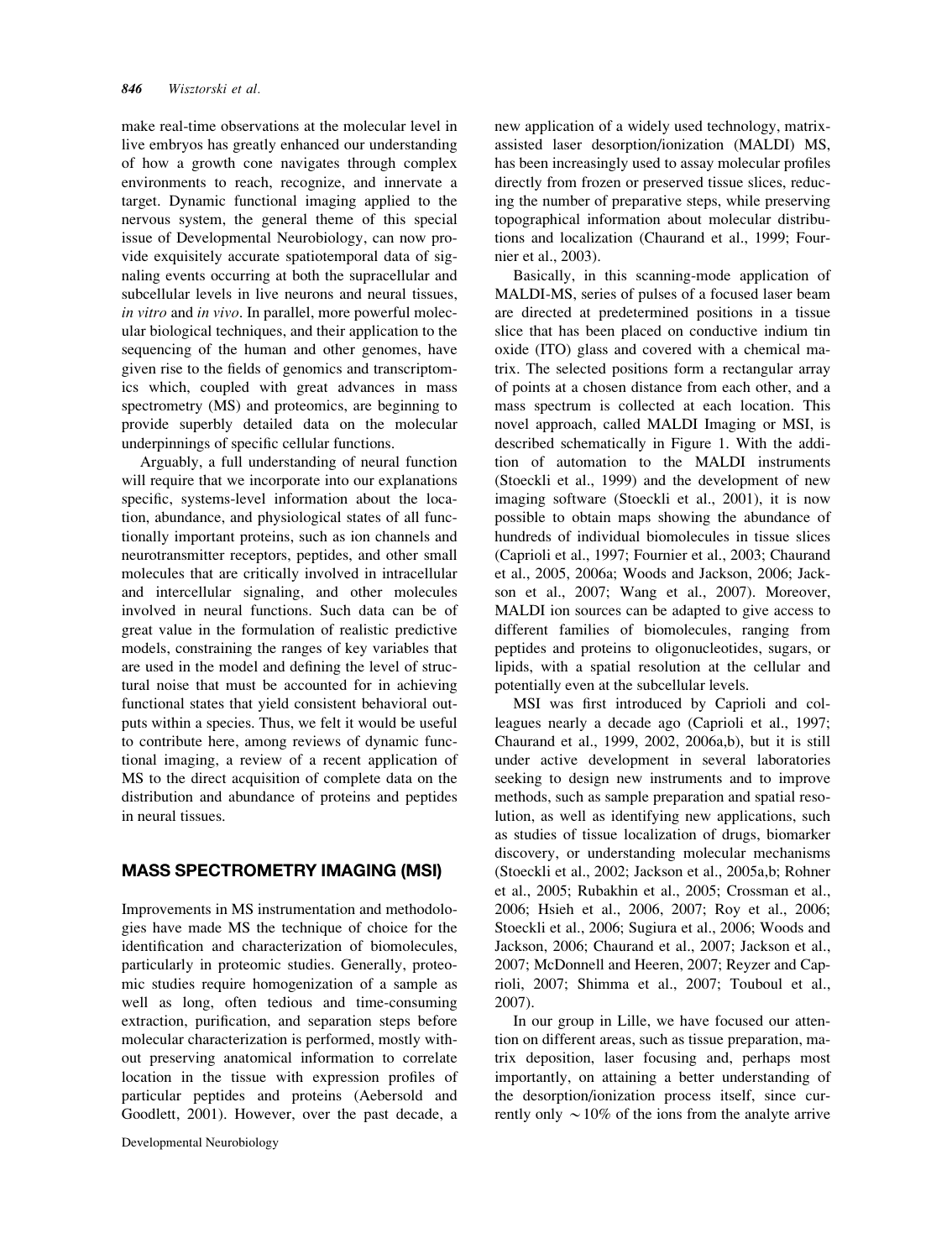

Figure 1 Schematic representation of MALDI imaging procedures. Tissue sections from fresh organ or biopsy are transferred onto an ITO glass slide. Sections are then covered with a specific matrix, depending on the nature of the biomolecule under study. For peptides/proteins, very intense signals are obtained with  $\alpha$ -cyano-4-hydroxycinnamic acid ( $\alpha$ -CHCA) as a matrix. Once the sections are covered with  $\alpha$ -CHCA (or another matrix), the target is introduced in the MALDI-TOF instrument for analysis. Next, the MALDI laser scans through a set of preselected locations (10–50  $\mu$ m apart) in the tissue and mass spectra representative of the peptides/proteins (or lipids) present at each location are collected. Automated data collection takes 2–6 h, depending on the number of points assayed, and followed by analysis and image reconstruction using imaging software. a.u., arbitrary units.

at the detector, making the technique less efficient than desirable for detecting low abundance species. Recent improvements include the identification of new solvent treatments that make possible MSI of long-stored frozen and paraffin-embedded tissues (Lemaire et al., 2006a,b), as well as novel ionic matrices that increase the sensitivity, the stability under vacuum and the yield per laser shot (Lemaire et al., 2006c). For formalin-fixed and paraffinembedded (FFPE) tissue, microspotting with an enzyme and reactive matrices was developed (see Fig. 2) (Lemaire et al., 2007a). To increase sensitivity, gold sputtering on tissue slices has been assayed (Altelaar et al., 2006; Wisztorski et al., 2006). Another improvement developed by our team employs a silicon wafer mask to reduce the irradiated area to less than  $30 \times 30 \ \mu m^2$ , without loss of signal intensity (Wisztorski et al., 2007b). Cellular level resolution can begin to be attained with MSI instruments equipped with these modifications. A new technique that will extend the range of molecules that can be mapped by MSI to nucleic acids

and very large proteins was reported recently by our group (Lemaire et al., 2007b). This technique consists of tagging a molecular probe that binds specifically to a molecule of interest (e.g., a polynucleotide that hybridizes with a particular mRNA) with an identifying artificial peptide (the TAG) by means of a UV-photocleavable group. The MALDI UV laser can then be used to cleave the TAG, which is subsequently identified and localized by MSI, thus indirectly analyzing the distribution of the molecule of interest. Any number of TAGs of different mass can be used simultaneously with this approach, thus concurrently imaging the corresponding molecules of interest. Other important future advances will include the implementation of quantitative analysis and in tissue de novo sequencing, as well as improving the detection of proteins present at low concentration, a step that will require a better understanding of how to increase the efficiency of the desorption/ionization processes. Fundamental studies have to be undertaken to achieve all of these useful technical enhancements.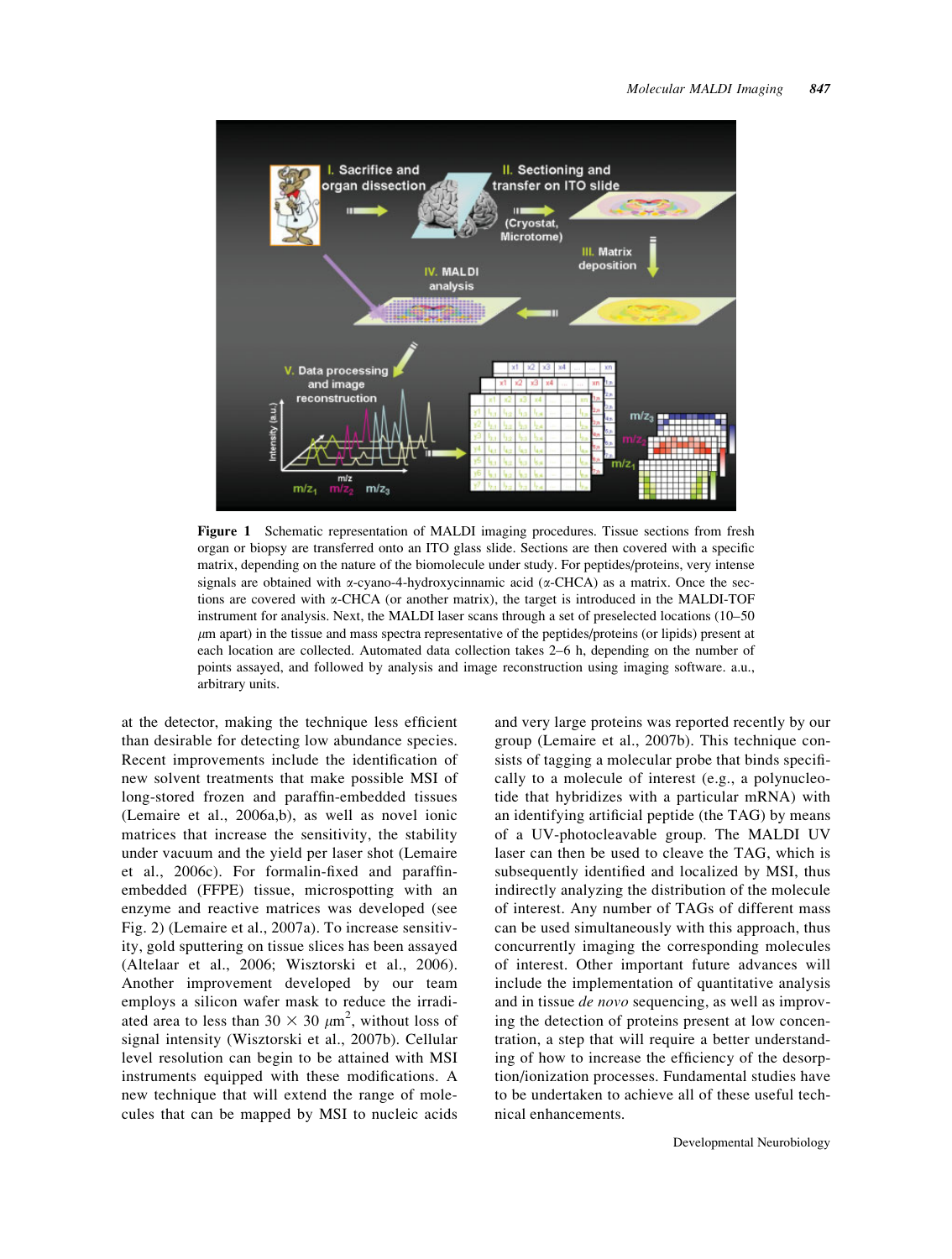

Figure 2 Strategies for identifying and imaging peptides or proteins from preserved tissue. Schematic diagram of protocols used to obtain molecular images as well as to identify proteins in FFPE (formalin-fixed and paraffin-embedded) tissues sections. These protocols have been successfully carried out even after lengthy tissue storage. As shown on the top row, trypsin microdigestion is performed on a tissue section prior to matrix microspotting and MALDI imaging. To identify proteins, adjacent sections are either globally digested or microdigested and extracted on the slide, transferred to an Eppendorf tube and purified, followed by nanoLC-nanoESI/IT and MS/MS analyses. Ions detected in the nanoLC ESI/IT analyses are then selected from the MALDI images for further study. With permission from Journal of Proteome Research (Lemaire et al., 2007a).

MSI can provide new directions for clinical proteomic studies, especially in the Neurosciences, with the joint goals of characterizing cellular circuitry and understanding the impact of disease and therapy on cellular networks through the analysis of pathological tissue samples (Wisztorski et al., 2007a). Of particular relevance to the focus of this special issue of Developmental Neurobiology, MSI has already been demonstrated to be a valuable technique for exploring the molecular components of neural structures, as discussed in the next two sections.

### VERTEBRATE BRAIN STUDIES WITH MALDI MSI

Because its anatomy has been extensively characterized, the rat brain was the first biological model used

Developmental Neurobiology

in MALDI MSI studies, and several molecular maps of different neuropeptides have been reported (Fig. 3) (Jespersen et al., 1999; Fournier et al., 2003). These maps match accurately the corresponding distributions obtained using immunocytochemistry, but are not restricted to only those molecules for which antibodies are available. In fact, more than a thousand molecules can be detected in a single study. Beside peptides and proteins, molecular distributions of different classes of lipids have been mapped using MALDI MSI (Jackson et al., 2005a, 2007). MALDI MSI has also been used in differential display studies of animals injected with lipopolysaccharides (LPS) in order to mimic bacterial challenges. The presence of vasopressin in the supraoptic nucleus before LPS injection, and its decrease afterward, confirm the feasibility of accessing such information by MALDI MS profiling (Fournier et al., 2003).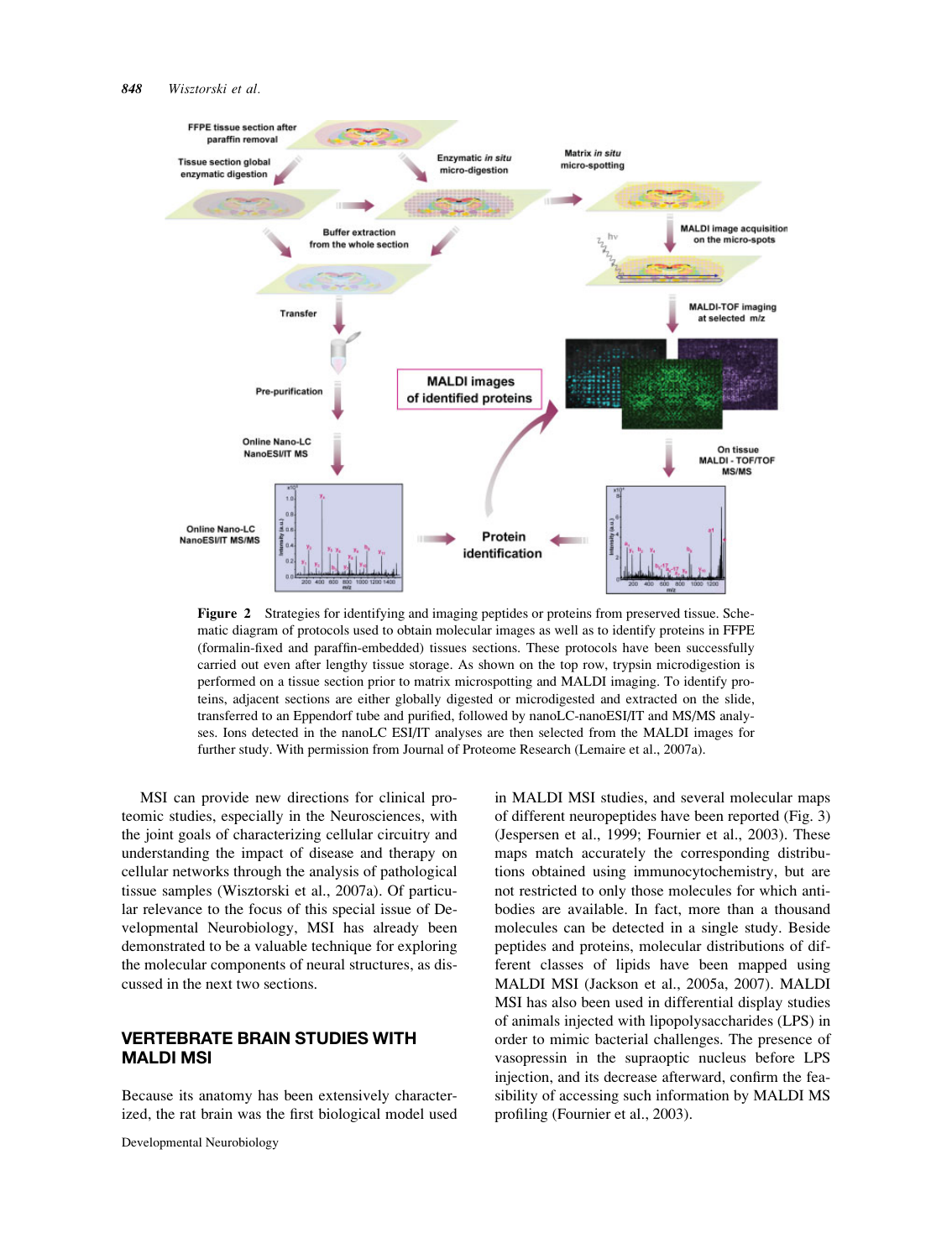

Figure 3 MALDI Imaging analysis of rodent brain slices. (A) MSI using MALDI TOF-TOF in reflector mode at 50-Hz repetition rate with ionic matrices CHCA/ANI in positive and negative modes. MALDI imaging can be compared with rat brain anatomy. Acquisitions in both polarities were performed on the same rat brain cut. Images have been reconstructed with the same parameters for ionic matrix using FlexImaging software and each represents the distribution of one value of  $m/z$  (noted) in the tissue slice. Images with two colors correspond to the superposition of two  $m/z$ images With permission from Analytical Chemistry (Lemaire et al., 2006c, 2007a,b). (B) Pro-enkephalin mRNA localization in 8-week-old male C57BL/6J mouse brain using digoxigenin ISH technique; from the Allen Institute Brain Atlas (http://www.brainatlas.org/aba/). Colorimetric detection of bound probe is generated by the alkaline phosphatase substrates nitroblue tetrazolium (NBT) and 5-bromo-4-chloro-3-indolyl phosphate (BCIP), which produce a vivid blue/purple particulate reaction product. (c) Picture of a rat brain slice before ISH with the U-tagged pro-enkephalin probe (d) MALDI molecular image reconstructed by scanning the tissue section after ISH experiment with the U-tagged pro-enkephalin probe (7000 spots, 100  $\mu$ m from each other). (C) Rat brain tissue section picture before the ICC experiment and corresponding MALDI molecular image reconstructed on the tag peptide characteristic ion screening after ICC experiment with the tagged secondary antibody (30,000 spots separated each of 100  $\mu$ m) (a,b) and comparison to pictures of specific region of the adjacent rat brain sections after ICC experiment with FITC (c,d) or peroxydase (e) secondary antibody.

In the case of pathologies produced by neurodegenerative diseases, MALDI MSI can yield novel information. Neurodegeneration induces various changes in the brain that may be investigated using neuroimaging techniques. The in vivo techniques are useful in the visualization of major changes, and in following the progressing abnormalities longitudinally. However, to study and quantify minor abnormalities, analysis of postmortem brain tissue is necessary (Langstrom et al., 2007). MSI techniques, for example, have been used to compare molecular patterns in prelesion and postlesion areas in different animal models of progressive Parkinson's Disease (PD) (Pierson et al., 2004). Protein patterns in the affected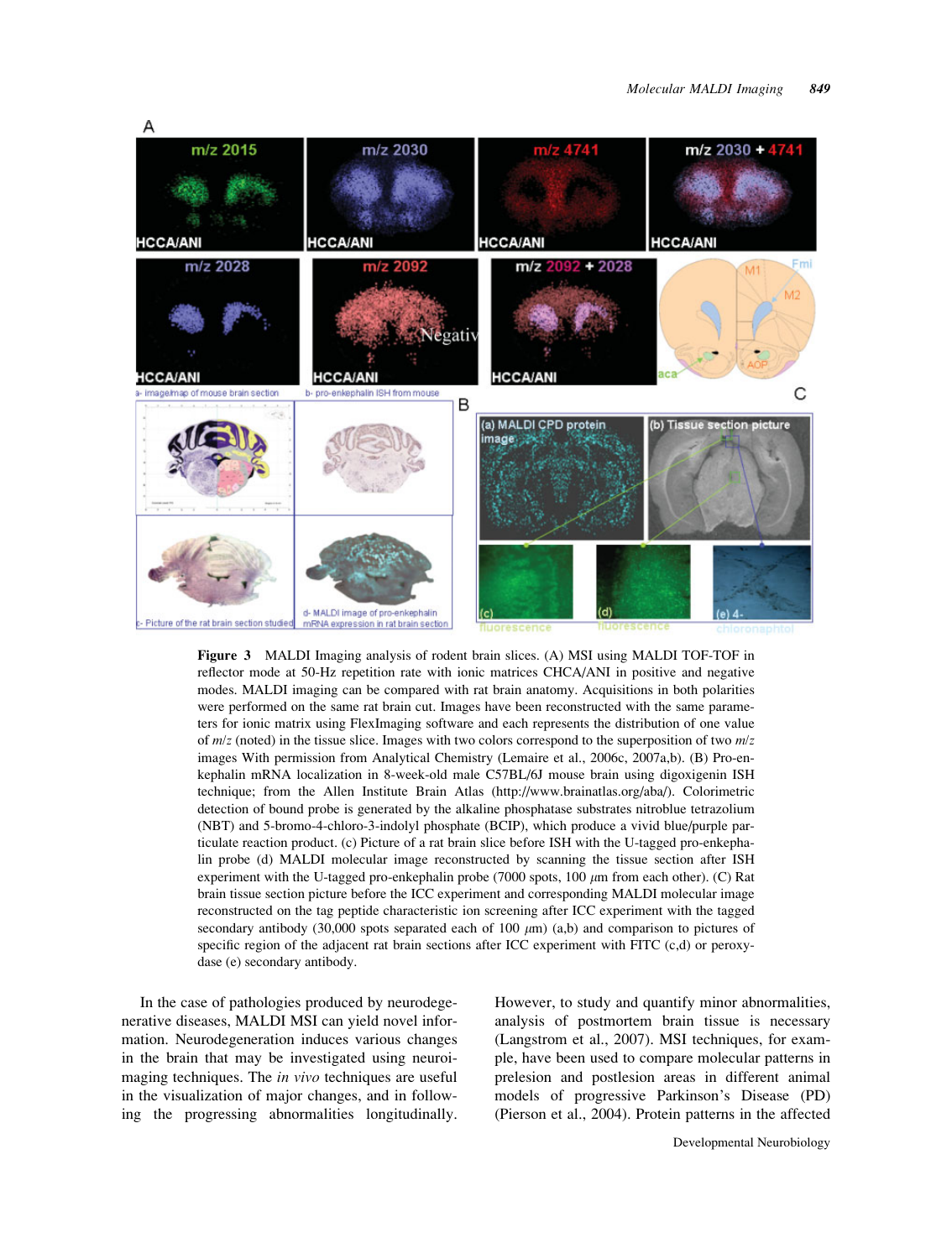brains are complex, and new molecular tools are needed to identify not only the changes in these patterns but also to identify the specific proteins involved. For instance, MS has been used to generate peptide and protein profiles of brain tissue sections obtained from rats administered with 6-hydroxydopamine (6-OHDA) unilaterally. Several differences were found in the dopamine-depleted side of the rat brain when compared to the corresponding intact side, in calmodulin, cytochrome c, and cytochrome c oxidase, for example, implicating denervation of dopamine neurons per se in the regulation of ubiquitin pathways, at least in a classical animal model of PD (Pierson et al., 2005). This study also emphasizes the utility of molecular profiling with MSI, because it has the capacity to distinguish between metabolic fragments, conjugated proteins, and posttranslational modifications (Pierson et al., 2005). Most antibodies used in immunocytochemical studies for assessing the presence of ubiquitin in PD-associated Lewy bodies are directed toward a protein-bound form of ubiquitin. Free monomeric ubiquitin is not immunogenic in most mammalian species used to produce antibodies (Pierson et al., 2005; Langstrom et al., 2007). These antibodies are also capable of crossreacting with free monomeric ubiquitin, and therefore it is unclear in which form ubiquitin is detected using these immunocytochemical techniques. MSI, by comparison, easily discriminates between these two forms (Langstrom et al., 2007).

Recently, we examined MALDI tissue profiling combining the use of automatic spotting of MALDI matrix with in situ tissue enzymatic digestion of FFPE brain of 6-OHDA unilaterally treated animals (Lemaire et al., 2006a). The identification of compounds was carried out on adjacent sections by in situ tissue digestion followed by nanoLC/MS-MS analysis (Fig. 2). These analyses confirmed that ubiquitin, trans-elongation factor 1, hexokinase, and Neurofilament M are downregulated, as previously shown in both human and animal model tissues, whereas peroxidoredoxin 6, F1 ATPase and  $\alpha$ -enolase are upregulated (Stauber et al., 2007). In addition, we identified three novel putative biomarkers, Trans elongation factor 1 (eEF1) and the collapsin response mediator proteins (CRMP-1 and -2) using protein libraries (Stauber et al., 2007). Our observation of increases in CRMP-1 and CRMP-2 is in agreement with previous molecular data (Barzilai et al., 2000). In Alzheimer's disease (AD), CRMP-2 has been implicated in neurite degeneration, acting on the assembly and polymerization of microtubules (Gu et al., 2000). Accumulation of Sema3A overlaps with the appearance of phosphorylated MAP1B and tau in many neurons, suggesting that Sema3A signaling at some level may be coupled to these previously identified cytoskeletal markers of neurodegeneration (Gu et al., 2000). The hippocampus of patients with AD expresses phosphorylated MAP1B, CRMP-2, Plexins A1 and A2, and a processed form of Sema3A (Gu et al., 2000).

To gain further insight into possible functions of CRMP-2, we recently applied MSI to sections of 6- OHDA treated rat brains to assess the distribution of CRMP-2 following induced neurodegeneration. Several examples of MALDI molecular images obtained from one such section are shown in Figure 4, for a selected set of ions corresponding to different digestion fragments of CRMP-2 (panels A–C). As a summary view, panel 4D displays the summed data for all those ions identified as digestion fragments of CRMP2. As would be expected for fragments from the same molecule, the distributions of the individual ions appears, despite some variation in image contrast, to be essentially the same (cf. panels 4A, 4B, and 4C to panel D). A striking feature of the distribution of CRMP-2 thus obtained is the clear localization of the protein to very specific regions of the brain. Interestingly, it is especially abundant in the corpus callosum, an area of the brain where CRMP-2 is not normally detected in the adult rat. This observation is not surprising, given that the corpus callosum has been implicated in dementia and many neurodegenerative diseases.

Along this line, Stoeckli's group has employed MSI in studies of amyloid  $\beta$  peptide distribution in mouse brain sections (Stoeckli et al., 2002, 2006). They distinguished three main regions, two showing abundant expression in the parietal and the occipital cortical lobes, and a third one close to the lower part of the Sylvian fissure, that is, in the hippocampus. The normalized distributions of  $A\beta$ -(1–40) and  $A\beta$ -(1–42) show that they are the most abundant amyloid peptides. MSI gives access to the levels of known targets, but also allows the mapping of the different targets with great accuracy, which is not possible when whole-brain extracts are analyzed (Stoeckli et al., 2002, 2006). These and other results mentioned above establish the great potential of MALDI MSI as a new tool for the study of the consequences of neurodegenerative disease.

MALDI MSI is also a very appropriate tool for assaying the distribution of pharmaceuticals in rat brain tissue slices, which is critical information for new drug development. In fact, some studies of clozapine (Hsieh et al., 2006) and repiridone (O'Brien et al., 2006) have recently been performed by MALDI MSI. The data confirm that chronic risperidone treatment, which is accompanied by a behavioral pheno-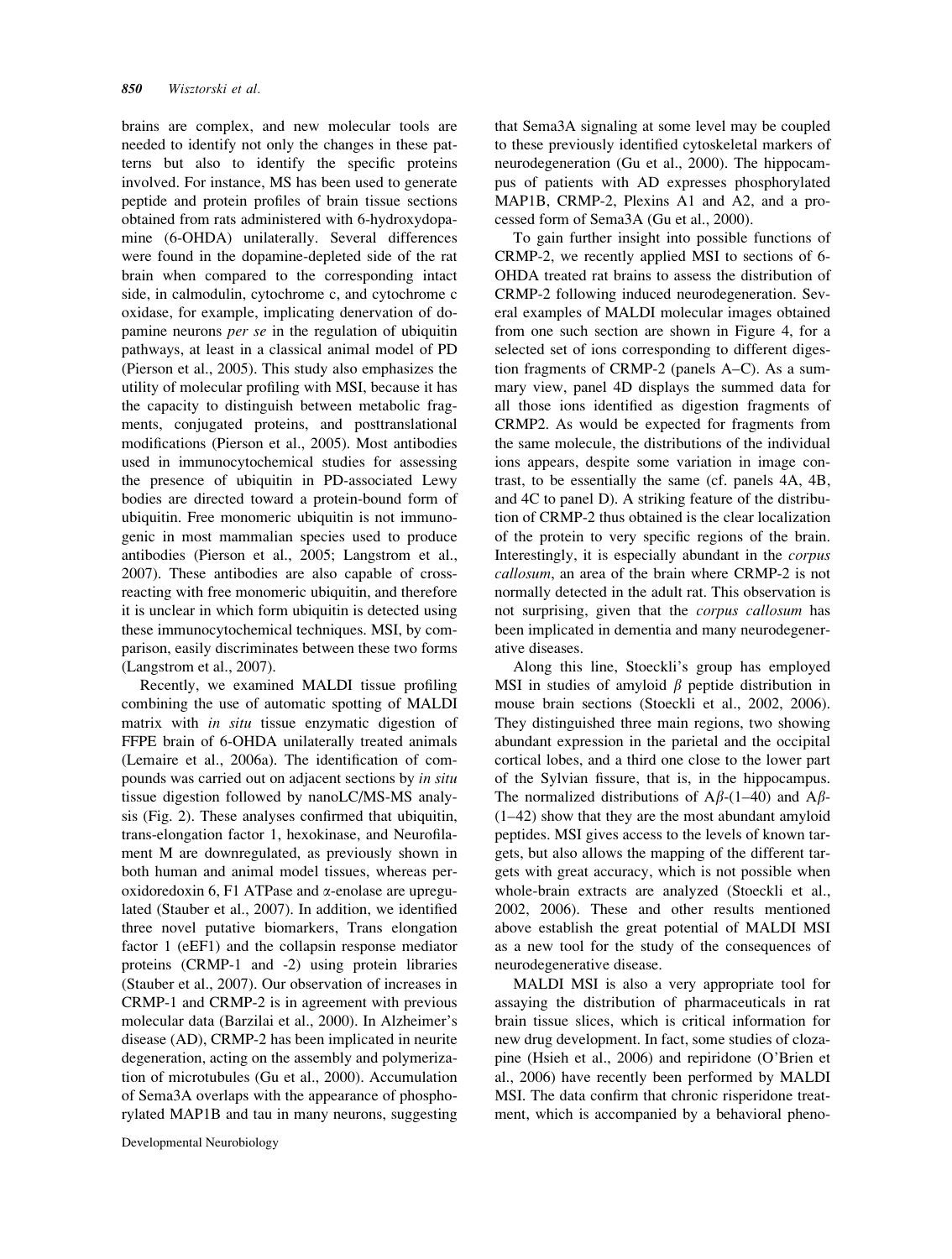

Figure 4 Detection of CRMP-2 protein with MALDI imaging. Molecular images reconstructed from MALDI MS data acquired from a section of a 6-OHDA-treated rat brain that had been stored after formalin fixation and paraffin embedding for over 9 years. The MS data was collected following in situ automatic spot trypsin digestion of the sectioned tissue. (A–C) Images of three individual ions corresponding to digestion fragments of CRMP-2 of m/z values equal to 643, 728, and 1083; (D) Composite image integrating the data on all ions identified as digestion fragments of the CRMP-2 protein.

type of extrapyramidal origin, produces alterations in the striatal protein profile, possibly subsequent to blockade of dopaminergic systems. These results suggest that possible mechanisms involved in antipsychotic-drug-induced extrapyramidal syndromes (APD-induced EPS) include metabolic dysfunction and oxidative stress (O'Brien et al., 2006).

## INVERTEBRATE NERVOUS SYSTEM STUDIES USING MSI

Invertebrate nervous systems are also very wellsuited to the application of MSI. For example, neuronal somata are often quite large (up to a millimeter in diameter in the mollusc Aplysia), neurons can be reliably identified and repeatedly studied in different experimental contexts, neural functions are frequently segregated in separate ganglia or regions of ganglia, and neural tissues can be readily and quickly prepared for study in a MALDI Imaging instrument (Garden et al., 1998; Li et al., 1998, 1999, 2000b; Painter et al., 1998; Rubakhin et al., 1999, 2000; Sweedler et al., 2000, 2002; Furukawa et al., 2001; Kruse et al., 2001; Schein et al., 2001).

MSI studies complement, more traditional studies of peptides and proteins purified from selected regions of the invertebrate nervous system, and can be carried out in developing stages to obtain 4D (spatial + temporal) maps of specific molecules of interest. This level of analysis can be extended to studies of degeneration, regeneration and repair (Kruse and Sweedler, 2003).

The earliest peptide profiling experiments on invertebrate nervous systems using MALDI-MS were carried out on mollusks, first on the gastropod Lymnaea stagnalis (Jimenez et al., 1994, 1998; Li et al., 1994b, 2000a) and later on several cephalopods (Sweedler et al., 2000). The experimental strategy in these studies was the comparison of peptide mass spectra patterns obtained from different parts of the nervous system, for example, neuronal somata vs. neurohemal organ axon terminals (Jimenez et al., 1994; Li et al., 1994a,b). This approach resulted in the detection of novel peptides, in addition to peptides previously identified by conventional molecular biological and peptide chemistry methods. In this manner, complex peptide processing and expression patterns could be predicted that were not detected with more conventional methods.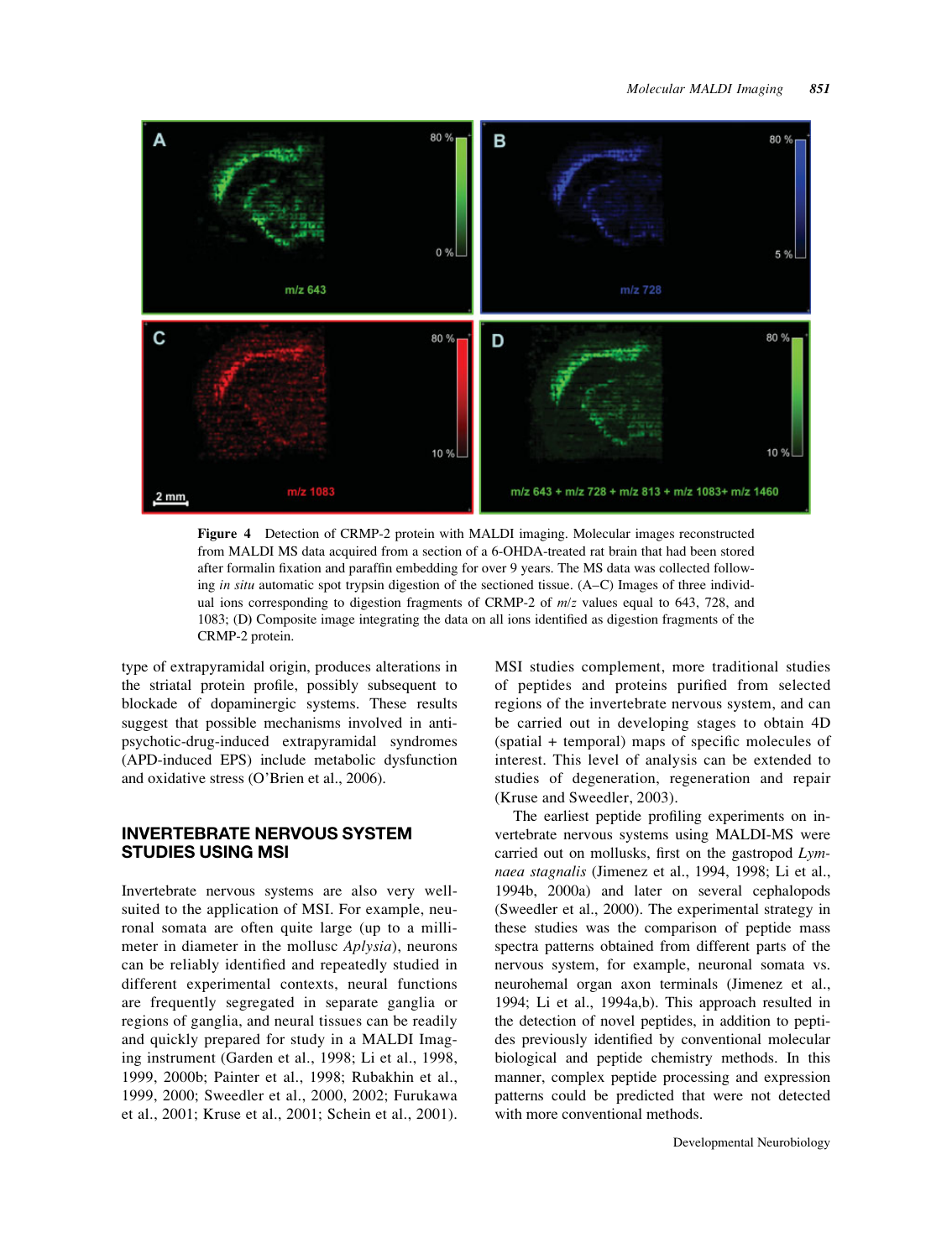

Figure 5 MALDI imaging of a transverse section of the body wall of an adult leech. The specimen was opened along the dorsal midline, pinned flat, exposed for  $\sim$  2 min to methanol to harden the tissues, frozen and sectioned (12  $\mu$ m-thickness) transversely. Sections were mounted on a metal-coated glass slide and imaged prior to being sprayed with CHCA matrix for MALDI analysis. (A) Low magnification, transmitted light digital image of a part of a transverse section, extending from the dorsal midline on the left (Dorsal part), through the ventral midline (Nervous system) and including the ventral region on the other side (Ventral part). Tissue dimensions  $\sim$  0.5 mm  $\times$ 14 mm. (B) MALDI images of the partial transverse section shown in a), reconstructed from mass spectra recorded in a raster of 2000 points, 100  $\mu$ m apart. Seven  $m/z$  values are shown, illustrating some of the different molecular distributions observed. (C) Example of a mass spectrum obtained at one location, indicating the peaks corresponding to the  $m/z$  values of the MALDI images shown in B). Relative abundances are color coded, with red-white being high and blue-black low; a.u., arbitrary units. (M. Wisztorski, I. Fournier, M. Salzet and E. Macagno, unpublished results).

Such a strategy, combining peptide fingerprinting of single neurons by MALDI, molecular cloning, peptide chemistry, and electrospray ionization MS, has been generalized to study the intricate processing pattern of a preprohormone expressed in identified neurons. In L. stagnalis, some experiments were conducted on neuroendocrine light yellow cells (LYCs) or caudodorsal cells. The LYCs are known to express a precursor, named prepro-LYCP (LYCPs, light yellow cell peptides). Prediction of its processing into three peptides, LYCP I, II, and III, at conventional dibasic processing sites flanking the peptide domains on the precursor, were confirmed by MS. However, MALDI of single LYCs revealed trimmed variant peptides derived from LYCP I and II. The variants were much more abundant than the intact peptides, indicating that LYCP I and II serve as intermediates in a peptide-processing sequence (Li et al., 1994b).

Developmental Neurobiology

Furthermore, MALDI also allows detecting colocalization of a novel peptides with the LYCPs (Li et al., 1994b). Caudodorsal cells of Lymnaea are known to initiate and coordinate ovulation and egg mass production and associated behaviors through the release of a complex set of peptides that are derived from the caudodorsal cell hormone-I (CDCH-I) precursor. Fingerprinting by MALDI of peptides in the commissure demonstrated the presence of all sequenced peptides and, in addition, could identify two other peptides derived from pro-CDCH-1, the  $\beta$  1-, and  $\beta$  3-peptides. (Li et al., 1994a). Recently, Sweedler and colleagues, studying the bee Apis mellifera genome, showed that 200 neuropeptides can be predicted, of which 100 were confirmed by MS. Moreover, this study opens the door of future molecular studies with the identification of 36 genes, 33 of which were previously unreported (Hummon et al., 2006). Clearly,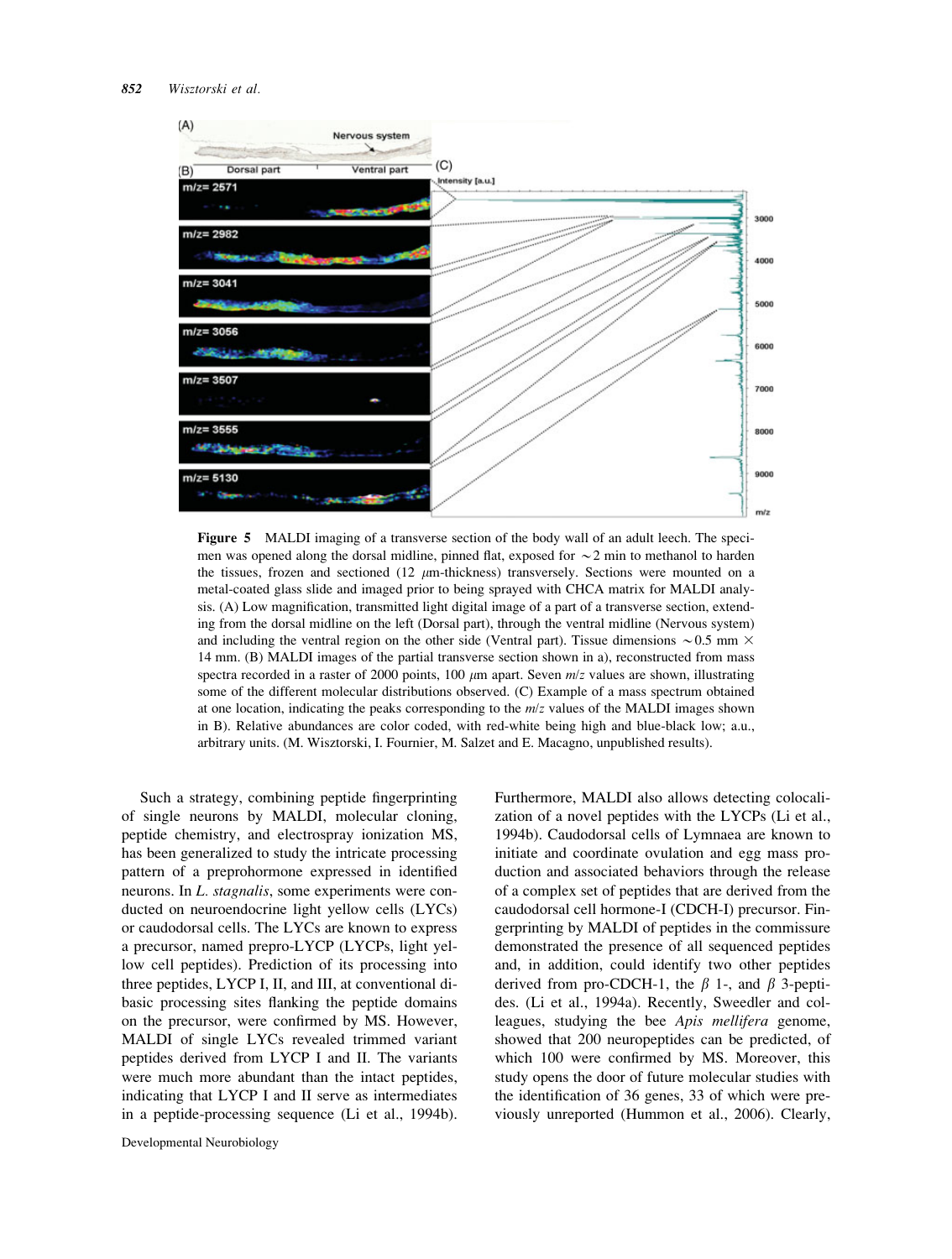

Figure 6 MALDI imaging of dissected leech embryos in whole mount. Three stage E12 specimens were opened along the dorsal midline and the yolk removed, then pinned flat, exposed for  $\sim$  2 min to methanol to harden the tissues, finally placed on metal-coated glass slides and immediately dried. MALDI images were reconstructed from the mass spectra collected from 20,000 locations covering the embryos completely in a rectangular raster of points  $60 \mu m$  apart. (A) Transmitted light low-power micrographs of the unstained embryos (embryo dimensions  $\sim$  2.5 mm  $\times$  10 mm) taken prior to the spraying of CHCA matrix on the embryos for MALDI analysis. The embryo at left was mounted so the internal surface (endoderm) faced the laser beam, while the embryo in the middle was similarly prepared but the endodermal layer ( $\sim$  10 to 20- $\mu$ m thick) was removed. The embryo at right was mounted with the epidermis toward the laser source. Anterior is to the right in all cases. (B) Recnstructed MALDI images showing the distributions of ions with  $m/z$  values of 3508 (above) and 6420 (below), for the three embryos. The 3507 ions are maximally present in the segmental ganglia and interganglionic connective nerves, in the two animals analyzed with the inner surface toward the laser. It is essentially absent in the third animal, as might be expected since the CNS is close to the inner surface, indicating that the depth range into the tissue of the laser beam is les than  $\sim$  100  $\mu$ m. By contrast, the 6420 ion is more widely distributed but with maxima associated with the nephridiopores. Signal associated with the nephridiopores is visible in the specimen on the right column as well, presumably because these structures extend through the body wall and open to the outside. (C) Superposition of the images shown in (B), but here with abundance proportional to intensity in green ( $m/z = 3508$ ) and red ( $m/z = 6420$ ). (M. Wisztorski, I. Fournier, M. Salzet and E. Macagno, unpublished results).

MALDI peptide profiling gives access to the most complete peptide representation in specific areas, and differential analyses of several distinct areas with MSI yields a representative map of all biomolecules present at one time.

In another recent report, MSI of neuropeptides in crustacean neuronal tissues (pericardial organ and brain) was used to reveal that two RFamide-family peptides and a truncated orcokinin peptide map to locations distinct from those of other members of their respective families. Over 30 previously sequenced neuropeptides were identified based on mass measurement. MSI study at the organ-level study elucidated the spatial relationships between multiple neuropeptide isoforms of the same family as well as the relative distributions of neuropeptide families (Dekeyser et al., 2007).

We have recently begun a series of MALDI imaging studies of embryonic and adult medicinal leeches (Figs. 5 and 6). One of our goals is to test the possibility of obtaining molecular maps from whole mounted, opened embryos at different stages of development, in order to obtain maps of when and where specific proteins and peptides are first expressed and whether such expression is stable or variable in time and space. One particular goal is to identify the distribution of potential axon guidance or arbor boundary cues that may play critical roles in setting up sensory domains in the skin, a phenomenon known as tiling. Other projects include exploring changes in nervous system molecular expression patterns in response to systemic perturbations, such as mechanical trauma, which evokes a regenerative response, or septic shock, which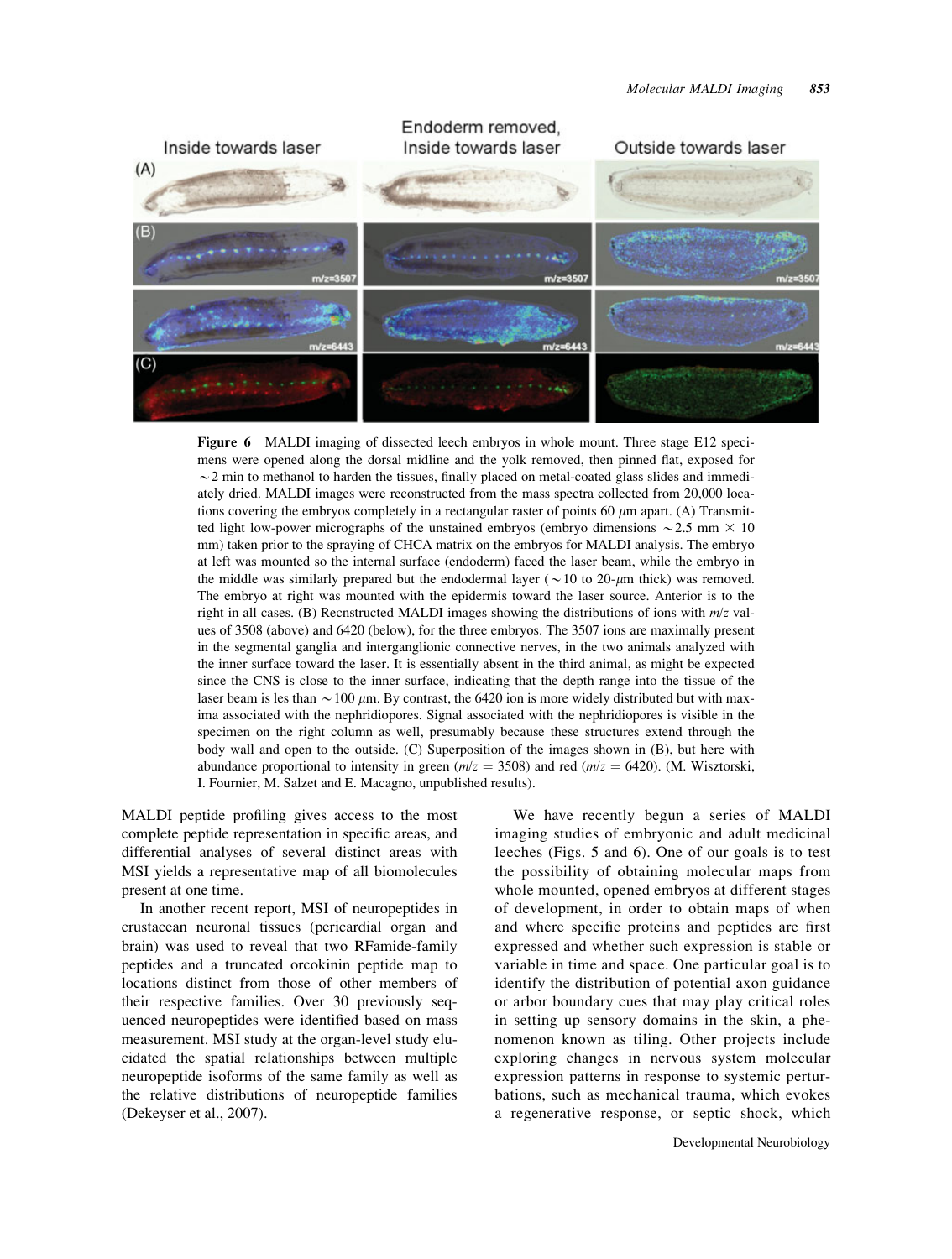induces a neuronal innate immune response in these animals.

Our initial efforts included MSI tests in both adult and embryonic tissues. In the adult leech, sectioning of the much thicker tissues was essential, which was carried out in a cryostat microtome. For the example shown in Figure 5, an anaesthetized adult leech was opened and pinned flat, and transverse frozen sections mounted on a metal-coated glass slide and dried, photographed, and coated with matrix for MSI. Our interest here was to get a rough idea of the range of topographic distributions that could be visualized within the mass range of  $\sim$  1–15 kDa that can be recovered with the ionic matrix we employed. The histological image [Fig. 5(A)] shows a part of the body wall, extending from the dorsal midline on the left past the ventral midline, with the CNS indicated. Distributions of ions in the indicated peaks of the spectrum in panel (C) are shown in panel (B) of Figure 5. Interesting differences in localization are illustrated by these images. The ion  $m/z$  2571 appears to be localized exclusively in ventral territory but absent from the nerve cord. The ion m/z 2982 appears to be distributed in a lateral region, including contiguous parts of both dorsal and ventral territories, and no presence in the area within and around the nervous system. Three ions were present in the dorsal part of the body wall,  $m/z$  3041,  $m/z$  3056, and  $m/z$  3555, but differentially distributed within this region. The ion  $m/z$  5130 was strongly localized in the nervous system and nearby, in a manner almost complementary to the ion  $m/z$ 2982. Last among these examples, the distribution of the ion  $m/z$  3507 was the same as that observed in the embryo (see below), that is, present exclusively within the nervous system.

Figure 6 shows examples from several embryos at the E12 stage of development, opened and mounted either with the inside of the embryo or the epidermis facing the laser beam. In one case, the endodermal layer was removed during dissection. The embryos were dried on a slide covered with a thin, transparent metallic layer, and a histological image was recorded prior to covering the tissues with a layer of matrix.

Molecular images of different *m/z* values were reconstructed after data acquisition for each embryo. MSI images, superposed on the histological images, are shown for ions at  $m/z$  3507 and  $m/z$  6443 (Fig. 6). For example, for the two embryos imaged from the internal surface, the ion  $m/z$  3507 was exclusively localized in the nervous system, in ganglia, interganglionic connective nerves and lateral roots, proximal to the ganglia. By contrast, the ion  $m/z$  6443 was not detected in the nerve chord but in nephridial structures, probably around the nephridiopores. The composite image illustrates very well this difference of localization between the two molecules. In comparison, for the embryo positioned with the epidermis toward the laser beam (right side in Fig. 6), no significant signal was observed for the  $m/z$  3507 ion, confirming its localization to the internal CNS, while a reduced but detectable signal for the  $m/z$  6443 ion was observed at the nephridiopores, which travel through the body wall and open to the outside in the epidermis. These very preliminary results demonstrate the possibility of using MSI to obtain whole embryo molecular maps, with reasonable resolution; though a careful exploration of methods for obtaining depth information will be necessary.

Although our studies of the leech embryo and adult are clearly at a very early stage, and much needs to be done to identify the molecules represented by each peak of interest in the mass spectra, to assay the actual volume being imaged at each point and to extend the resolution to the cellular and subcellular levels, it is already apparent that much can be learned by applying MSI to this preparation. While the identity (or amino acid sequence) of the molecule or molecules represented by each peak in the mass spectra is presently unknown, some types of questions can begin to be explored without prior knowledge of these identities. For example, we can determine all  $m/z$  values that are expressed exclusively in the CNS and then ask whether some are more strongly expressed in some segments than others, or if some are expressed at different developmental stages, or whether some change expression levels as a result of specific perturbations. Once we have selected those  $m/z$  values that fit our criteria, then the more arduous job of finding their molecular identities can be undertaken, but on a much reduced set of possibilities than going after every peak in the spectrum.

In combination with classical biochemical methods, MS has been largely responsible for revealing the richness of the expanded biological diversity at the protein level, due to alternative splicing and posttranslational modifications that could not have been easily predicted from genomic sequence databases. MSI applied to invertebrate nervous systems, those discussed here and many others, has much to contribute to the elucidation of molecular mechanisms underlying dynamic processes, including development, maintenance, and repair.

### **CONCLUSIONS**

Identification of all the relevant molecular components is a critical contribution to the search for the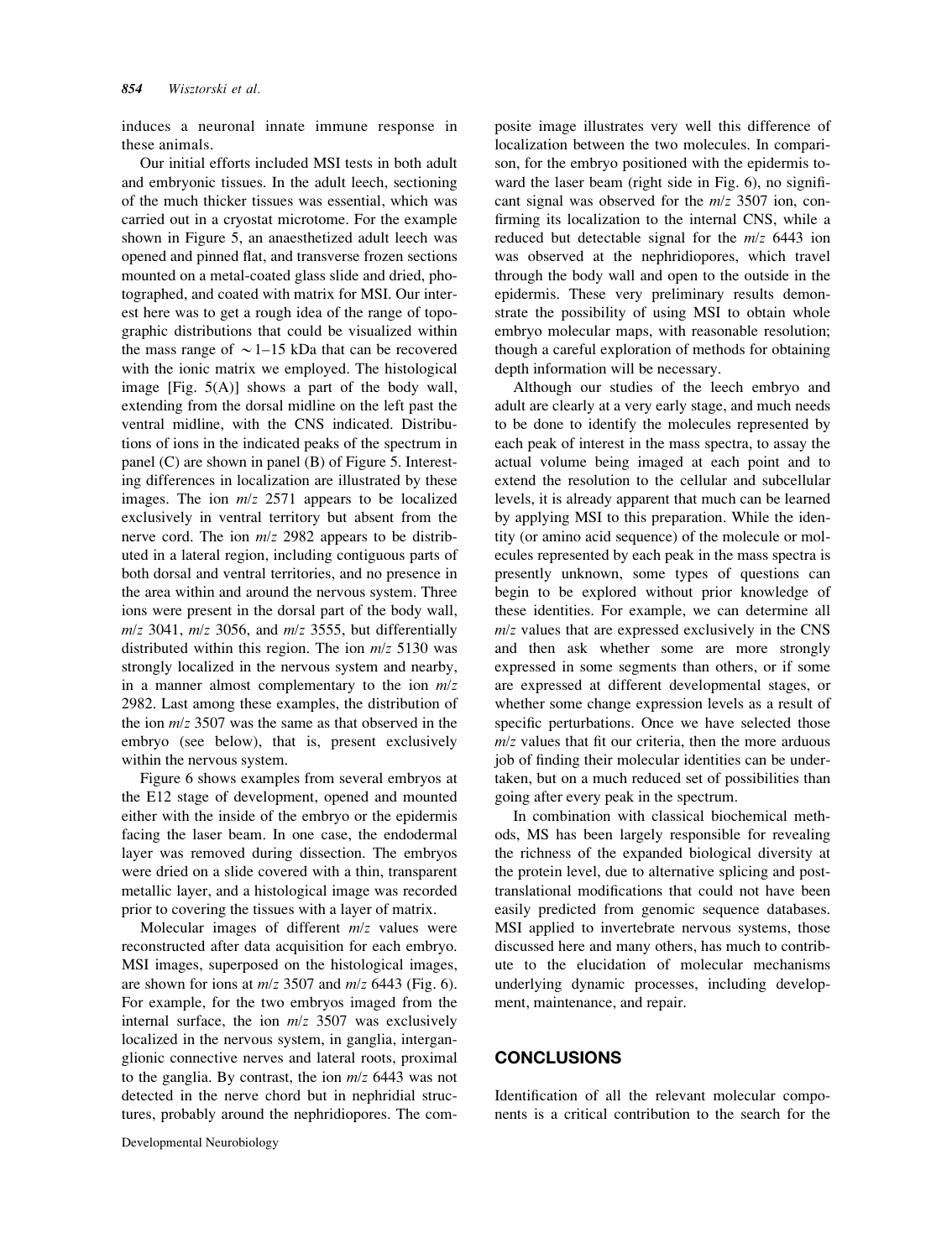

Figure 7 Cellular level resolution MALDI-MS imaging of tissue sections. Novel MALDI-MS imaging instrument designs by Caprioli and collaborators (Chaurand et al., 2007) can achieve resolutions in tissue sections of the order of 10  $\mu$ m. Panels (A) and (B) show photomicrographs of a 12  $\mu$ m section of mouse cauda epididymis tissue before and after ionic matrix deposition, respectively, and prior to IMS analysis. A tubule is indicated by the arrows pointing at the layer of Epithelial cells and the Lumen. Panels (C) and (D) show ion density maps within the lumen of the tubule shown in (A), corresponding to two secreted epididymal proteins, proacrosin binding protein (ACRBP,  $m/z = 11,207$ ) and cysteine-rich secreted protein-1 (CRISP-1,  $m/z = 26,832$ ), derived from the mass spectra acquired with a focused laser beam ( $\sim$ 7  $\mu$ m diam.). The resolution is of the order of 10  $\mu$ m. (Modified from Chaurand et al., 2007).

mechanisms responsible for specific neural functions and for the changes brought about by traumatic perturbations or disease. In many instances, key molecules have been identified and tested, and increasingly their participation observed dynamically by detecting them with several different techniques. However, it is possible, if not probable, that unknown factors are also contributing to the phenomena under study, which need to be identified and included as well. A range of powerful MS techniques, together with the amino acid sequences predicted from expression analysis of genomic and transcriptomic sequence databases, are an effective means for identifying, characterizing, and quantifying both known and novel proteins and peptides present in the neural tissue

under study. The enhancement of the MALDI MS technique by the addition of a scanning capability, as discussed in this review, yields additional information about the distribution and abundance of each detected peptide or protein in specific tissues and locations, information that may also provide clues about their potential functional roles. While the currently available instruments and techniques for MSI are quite useful in this respect, several groups are pursuing improvements that will significantly expand its capabilities. For example, on-going efforts to improve MALDI MSI instrument design in order to achieve resolutions below 10  $\mu$ m (e.g., Chaurand et al., 2007; see Fig. 7) will extend the range of questions that can be approached with this technique to individual cells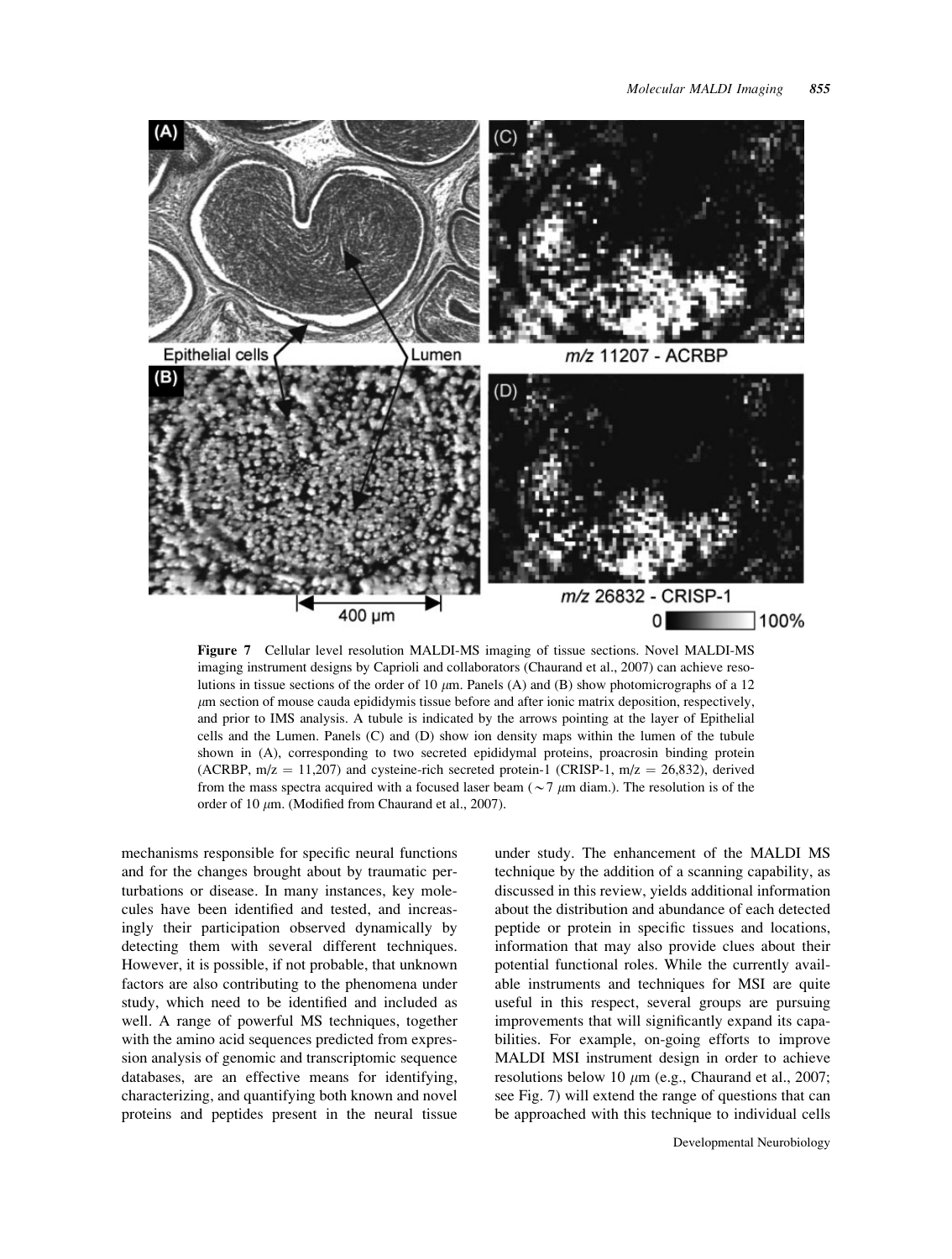and to the subcellular level, and therefore to many important questions about neuronal function that require these levels of detail.

Several current applications of MALDI Imaging, or MSI, were discussed here, and many other possibilities come to mind. For instance, compared to the dynamic imaging techniques reviewed in other contributions to this issue of Developmental Neurobiology, MSI presently can only provide snapshots of the molecular components present at specific times within an experimental paradigm, and not a real-time sequence of observations. One strategy, however, might be to couple dynamic functional imaging of tissue slices with MSI snapshots at selected critical times, which would yield unique and much more complete information about which molecules are present and could contribute to the mechanisms underlying the phenomena under study.

#### **REFERENCES**

- Aebersold R, Goodlett DR. 2001. Mass spectrometry in proteomics. Chem Rev 101:269–295.
- Altelaar AF, Klinkert I, Jalink K, de Lange RP, Adan RA, Heeren RM, Piersma SR. 2006. Gold-enhanced biomolecular surface imaging of cells and tissue by SIMS and MALDI mass spectrometry. Anal Chem 78:734–742.
- Barzilai A, Zilkha-Falb R, Daily D, Stern N, Offen D, Ziv I, Melamed E, et al. 2000. The molecular mechanism of dopamine-induced apoptosis: Identification and characterization of genes that mediate dopamine toxicity. J Neural Transm Suppl 60:59–76.
- Caprioli RM, Farmer TB, Gile J. 1997. Molecular imaging of biological samples: Localization of peptides and proteins using MALDI-TOF MS. Anal Chem 69:4751– 4760.
- Chaurand P, Cornett DS, Caprioli RM. 2006a. Molecular imaging of thin mammalian tissue sections by mass spectrometry. Curr Opin Biotechnol 17:431–436.
- Chaurand P, Norris JL, Cornett DS, Mobley JA, Caprioli RM. 2006b. New developments in profiling and imaging of proteins from tissue sections by MALDI mass spectrometry. J Proteome Res 5:2889–2900.
- Chaurand P, Schriver KE, Caprioli RM. 2007. Instrument design and characterization for high resolution MALDI-MS imaging of tissue sections. J Mass Spectrom 42:476– 489.
- Chaurand P, Schwartz SA, Caprioli RM. 2002. Imaging mass spectrometry: A new tool to investigate the spatial organization of peptides and proteins in mammalian tissue sections. Curr Opin Chem Biol 6:676–681.
- Chaurand P, Schwartz SA, Reyzer ML, Caprioli RM. 2005. Imaging mass spectrometry: Principles and potentials. Toxicol Pathol 33:92–101.
- Chaurand P, Stoeckli M, Caprioli RM. 1999. Direct profiling of proteins in biological tissue sections by MALDI mass spectrometry. Anal Chem 71:5263–5270.
- Crossman L, McHugh NA, Hsieh Y, Korfmacher WA, Chen J. 2006. Investigation of the profiling depth in matrix-assisted laser desorption/ionization imaging mass spectrometry. Rapid Commun Mass Spectrom 20:284– 290.
- Dekeyser SS, Kutz-Naber KK, Schmidt JJ, Barrett-Wilt GA, Li L. 2007. Imaging mass spectrometry of neuropeptides in decapod crustacean neuronal tissues. J Proteome Res 6:1782–1791.
- Fournier I, Day R, Salzet M. 2003. Direct analysis of neuropeptides by in situ MALDI-TOF mass spectrometry in the rat brain. Neuro Endocrinol Lett 24:9–14.
- Furukawa Y, Nakamaru K, Wakayama H, Fujisawa Y, Minakata H, Ohta S, Morishita F, et al. 2001. The enterins: A novel family of neuropeptides isolated from the enteric nervous system and CNS of Aplysia. J Neurosci 21:8247–8261.
- Garden RW, Shippy SA, Li L, Moroz TP, Sweedler JV. 1998. Proteolytic processing of the Aplysia egg-laying hormone prohormone. Proc Natl Acad Sci USA 95: 3972–3977.
- Gu Y, Hamajima N, Ihara Y. 2000. Neurofibrillary tangleassociated collapsin response mediator protein-2 (CRMP-2) is highly phosphorylated on Thr-509, Ser-518, and Ser-522. Biochemistry 39:4267–4275.
- Hsieh Y, Casale R, Fukuda E, Chen J, Knemeyer I, Wingate J, Morrison R, et al. 2006. Matrix-assisted laser desorption/ionization imaging mass spectrometry for direct measurement of clozapine in rat brain tissue. Rapid Commun Mass Spectrom 20:965–972.
- Hsieh Y, Chen J, Korfmacher WA. 2007. Mapping pharmaceuticals in tissues using MALDI imaging mass spectrometry. J Pharmacol Toxicol Methods 55:193– 200.
- Hummon AB, Richmond TA, Verleyen P, Baggerman G, Huybrechts J, Ewing MA, Vierstraete E, et al. 2006. From the genome to the proteome: Uncovering peptides in the Apis brain. Science 314:647–649.
- Jackson SN, Wang HY, Woods AS. 2005a. Direct profiling of lipid distribution in brain tissue using MALDI-TOFMS. Anal Chem 77:4523–4527.
- Jackson SN, Wang HY, Woods AS. 2005b. In situ structural characterization of phosphatidylcholines in brain tissue using MALDI-MS/MS. J Am Soc Mass Spectrom 16:2052–2056.
- Jackson SN, Wang HY, Woods AS. 2007. In situ structural characterization of glycerophospholipids and sulfatides in brain tissue using MALDI-MS/MS. J Am Soc Mass Spectrom 18:17–26.
- Jespersen S, Chaurand P, van Strien FJ, Spengler B, van der Greef J. 1999. Direct sequencing of neuropeptides in biological tissue by MALDI-PSD mass spectrometry. Anal Chem 71:660–666.
- Jimenez CR, Li KW, Dreisewerd K, Spijker S, Kingston R, Bateman RH, Burlingame AL, et al. 1998. Direct mass spectrometric peptide profiling and sequencing of single

Developmental Neurobiology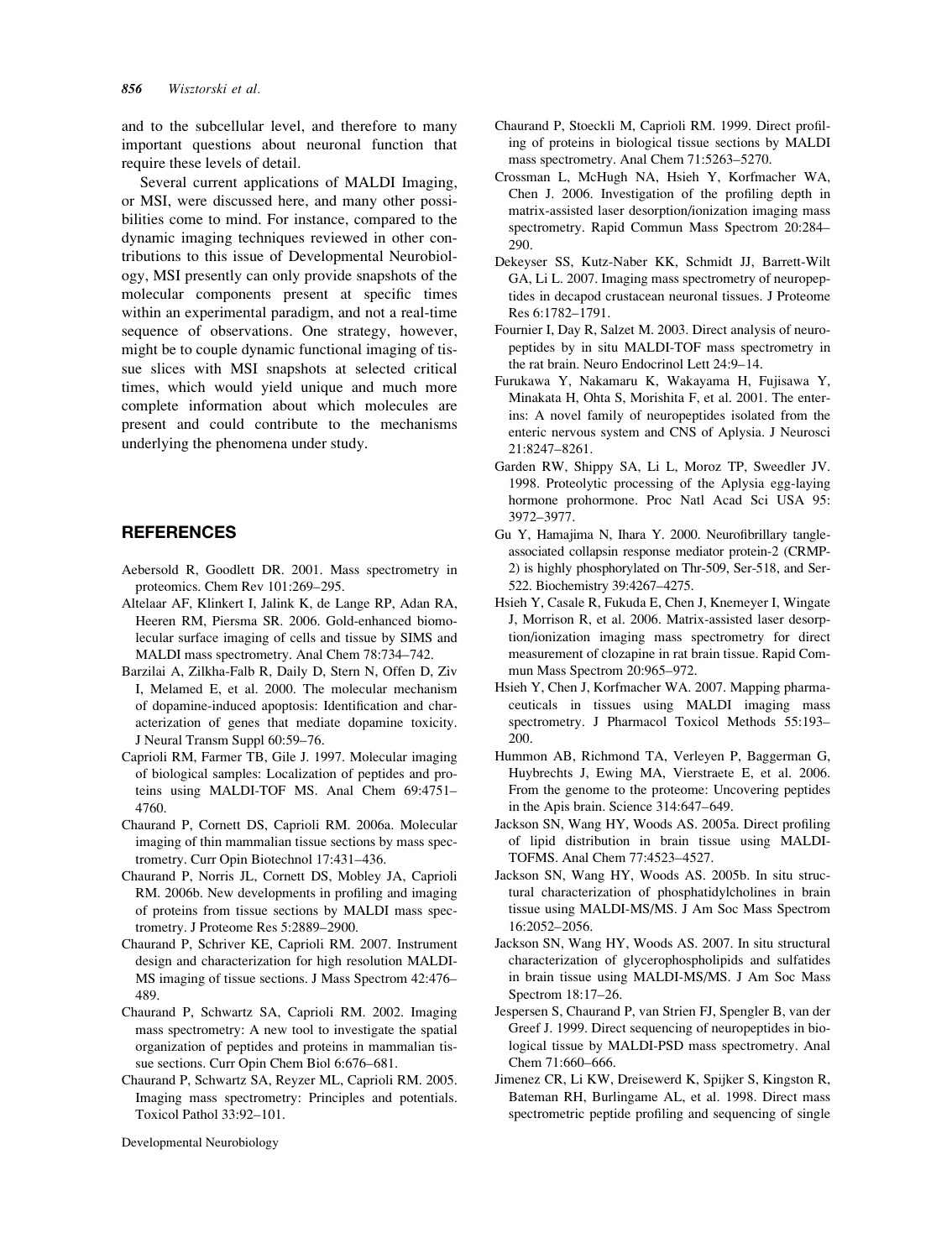neurons reveals differential peptide patterns in a small neuronal network. Biochemistry 37:2070–2076.

- Jimenez CR, van Veelen PA, Li KW, Wildering WC, Geraerts WP, Tjaden UR, van der Greef J. 1994. Neuropeptide expression and processing as revealed by direct matrix-assisted laser desorption ionization mass spectrometry of single neurons. J Neurochem 62:404–407.
- Kruse R, Sweedler JV. 2003. Spatial profiling invertebrate ganglia using MALDI MS. J Am Soc Mass Spectrom 14:752–759.
- Kruse RA, Rubakhin SS, Romanova EV, Bohn PW, Sweedler JV. 2001. Direct assay of Aplysia tissues and cells with laser desorption/ionization mass spectrometry on porous silicon. J Mass Spectrom 36:1317–1322.
- Langstrom B, Andren PE, Lindhe O, Svedberg M, Hall H. 2007. In vitro imaging techniques in neurodegenerative diseases. Mol Imaging Biol 9:161–175.
- Lemaire R, Desmons A, Ducroy P, Tabet JC, Salzet M, Fournier I. 2006a. Direct analysis and MALDI imaging on formalin fixed paraffin embedded tissue (FFPE): Application to Parkinson disease. Proceedings of 54rd ASMS conference on Mass Spectrometry. Seattle, Washington, May 30–June 2.
- Lemaire R, Desmons A, Tabet JC, Day R, Salzet M, Fournier I. 2007a. Direct analysis and MALDI imaging of formalin-fixed, paraffin-embedded tissue sections. J Proteome Res 6:1295–1305.
- Lemaire R, Stauber J, Wisztorski M, Van Camp C, Desmons A, Deschamps M, Proess G, et al. 2007b. Tagmass: Specific molecular imaging of transcriptome and proteome by mass spectrometry based on photocleavable tag. J Proteome Res 6:2057–2067.
- Lemaire R, Tabet JC, Ducoroy P, Hendra JB, Salzet M, Fournier I. 2006c. Solid ionic matrixes for direct tissue analysis and MALDI imaging. Anal Chem 78:809–819.
- Lemaire R, Wisztorski M, Desmons A, Tabet JC, Day R, Salzet M, Fournier I. 2006b. MALDI-MS direct tissue analysis of proteins: Improving signal sensitivity using organic treatments. Anal Chem 78:7145–7153.
- Li KW, Hoek RM, Smith F, Jimenez CR, van der Schors RC, van Veelen PA, Chen S, et al. 1994b. Direct peptide profiling by mass spectrometry of single identified neurons reveals complex neuropeptide-processing pattern. J Biol Chem 269:30288–30292.
- Li KW, Jimenez CR, Van Veelen PA, Geraerts WP. 1994a. Processing and targeting of a molluscan egg-laying peptide prohormone as revealed by mass spectrometric peptide fingerprinting and peptide sequencing. Endocrinology 134:1812–1819.
- Li L, Garden RW, Romanova EV, Sweedler JV. 1999. In situ sequencing of peptides from biological tissues and single cells using MALDI-PSD/CID analysis. Anal Chem 71:5451–5458.
- Li L, Garden RW, Sweedler JV. 2000a. Single-cell MALDI: A new tool for direct peptide profiling. Trends Biotechnol 18:151–160.
- Li L, Moroz TP, Garden RW, Floyd PD, Weiss KR, Sweedler JV. 1998. Mass spectrometric survey of interganglionically transported peptides in Aplysia. Peptides 19:1425–1433.
- Li L, Romanova EV, Rubakhin SS, Alexeeva V, Weiss KR, Vilim FS, Sweedler JV. 2000b. Peptide profiling of cells with multiple gene products: Combining immunochemistry and MALDI mass spectrometry with on-plate microextraction. Anal Chem 72:3867–3874.
- McDonnell LA, Heeren RM. 2007. Imaging mass spectrometry. Mass Spectrom Rev 26:606–643.
- O'Brien E, Dedova I, Duffy L, Cordwell S, Karl T, Matsumoto I. 2006. Effects of chronic risperidone treatment on the striatal protein profiles in rats. Brain Res 1113:24–32.
- Painter SD, Clough B, Garden RW, Sweedler JV, Nagle GT. 1998. Characterization of Aplysia attractin, the first water-borne peptide pheromone in invertebrates. Biol Bull 194:120–131.
- Pierson J, Norris JL, Aerni HR, Svenningsson P, Caprioli RM, Andren PE. 2004. Molecular profiling of experimental Parkinson's disease: Direct analysis of peptides and proteins on brain tissue sections by MALDI mass spectrometry. J Proteome Res 3:289–295.
- Pierson J, Svenningsson P, Caprioli RM, Andren PE. 2005. Increased levels of ubiquitin in the 6-OHDA-lesioned striatum of rats. J Proteome Res 4:223–226.
- Reyzer ML, Caprioli RM. 2007. MALDI-MS-based imaging of small molecules and proteins in tissues. Curr Opin Chem Biol 11:29–35.
- Rohner TC, Staab D, Stoeckli M. 2005. MALDI mass spectrometric imaging of biological tissue sections. Mech Ageing Dev 126:177–185.
- Roy S, Touboul D, Brunelle A, Germain DP, Prognon P, Laprevote O, Chaminade P. 2006. [Imaging mass spectrometry: A new tool for the analysis of skin biopsy. Application in Fabry's disease]. Ann Pharm Fr 64:328–334.
- Rubakhin SS, Garden RW, Fuller RR, Sweedler JV. 2000. Measuring the peptides in individual organelles with mass spectrometry. Nat Biotechnol 18:172–175.
- Rubakhin SS, Jurchen JC, Monroe EB, Sweedler JV. 2005. Imaging mass spectrometry: Fundamentals and applications to drug discovery. Drug Discov Today 10:823–837.
- Rubakhin SS, Li L, Moroz TP, Sweedler JV. 1999. Characterization of the Aplysia californica cerebral ganglion F cluster. J Neurophysiol 81:1251–1260.
- Schein CH, Nagle GT, Page JS, Sweedler JV, Xu Y, Painter SD, Braun W. 2001. Aplysia attractin: Biophysical characterization and modeling of a water-borne pheromone. Biophys J 81:463–472.
- Shimma S, Sugiura Y, Hayasaka T, Hoshikawa Y, Noda T, Setou M. 2007. MALDI-based imaging mass spectrometry revealed abnormal distribution of phospholipids in colon cancer liver metastasis. J Chromatogr B Analyt Technol Biomed Life Sci 855:98–103.
- Stauber J, Lemaire R, Julien F, Bonnel D, Wisztorski M, Croix D, Fournier I, et al. 2007. Analysis of proteins in FFPE rat brain tissue sections from 6-OHDA treated animals by MALDI mass spectrometry. J Proteome Res, in press.
- Stoeckli M, Chaurand P, Hallahan DE, Caprioli RM. 2001. Imaging mass spectrometry: A new technology for the analysis of protein expression in mammalian tissues. Nat Med 7:493–496.